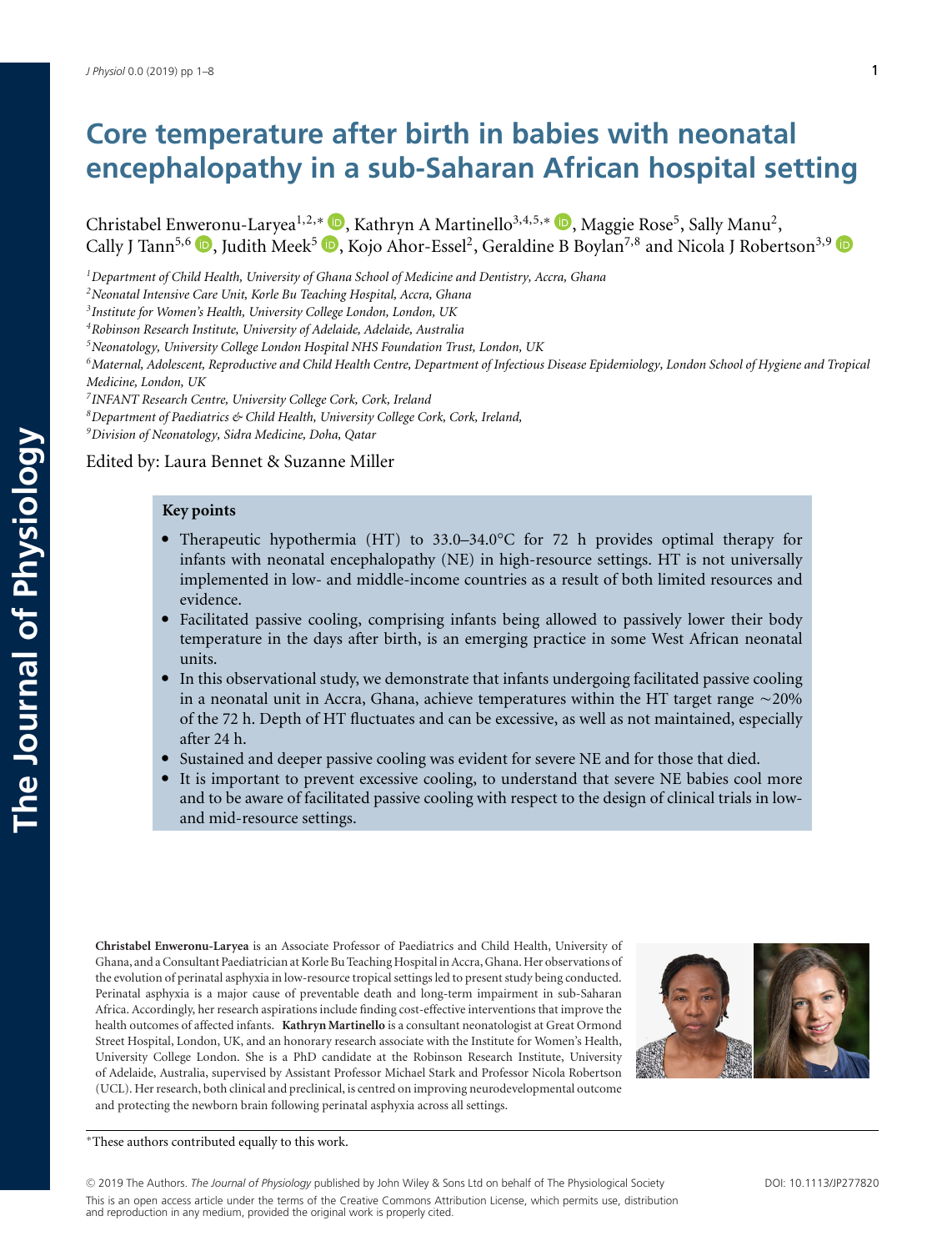**Abstract** Neonatal encephalopathy (NE) is a significant worldwide problem with the greatest burden in sub-Saharan Africa. Therapeutic hypothermia (HT), comprising the standard of care for infants with moderate-to-severe NE in settings with sophisticated intensive care, is not available to infants in many sub-Saharan African countries, including Ghana. We prospectively assessed the temperature response in relation to outcome in the 80 h after birth in a cohort of babies with NE undergoing 'facilitated passive cooling' at Korle Bu Teaching Hospital, Accra, Ghana. We hypothesized that NE infants demonstrate passive cooling. Thirteen infants (69% male)  $\geq$ 36 weeks with moderate-to-severe NE were enrolled. Ambient mean  $\pm$  SD temperature was 28.3  $\pm$  0.7°C. Infant core temperature was 34.2  $\pm$  1.2°C over the first 24 h and 35.0  $\pm$  1.0°C over 80 h. Nadir mean temperature occurred at 15 h. Temperatures were within target rangefor HT with respect to  $18 \pm 14\%$  of measurements within the first 72 h. Axillary temperature was  $0.5 \pm 0.2$ °C below core. Three infants died before discharge. Core temperature over 80 h for surviving infants was  $35.3 \pm 0.9$ °C and  $33.96 \pm 0.7$ °C for those that died (*P*=0.043). Temperature profile negatively correlated with Thompson NE score on day 4 ( $r^2 = 0.66$ ): infants with a Thompson score of 0–6 had higher temperatures than those with a score of  $7-15$  ( $P = 0.021$ ) and a score of  $16+/deceased$  $(P = 0.007)$ . More severe NE was associated with lower core temperatures. Passive cooling is a physiological response after hypoxia–ischaemia; however, the potential neuroprotective effect of facilitated passive cooling is unknown. An awareness of facilitated passive cooling in babies with NE is important for the design of clinical trials of neuroprotection in low and mid resource settings.

(Received 12 February 2019; accepted after revision 25 April 2019; first published online 9 May 2019) **Corresponding author** N. Robertson: Institute for Women's Health, University College London, 74 Huntley Street, London WC1E 6HX, UK. E-mail: n.robertson@ucl.ac.uk

# **Introduction**

Intrapartum-related hypoxic events are a major cause of neonatal mortality and morbidity in low- and mid-income countries (LMIC). Neonatal encephalopathy (NE) secondary to intrapartum events is estimated to affect 1.16 million babies per year, with the highest rates occurring in sub-Saharan Africa (Lee *et al.* 2013). NE manifests with neurological dysfunction in the first days of life, including difficulty initiating and sustaining respiration, abnormal level of consciousness, depression of tone and reflexes, and, in many cases, seizures (Nelson & Leviton, 1991). Globally each year, NE is estimated to cause 287,000 deaths and over 50 million disability adjusted life years (Lee *et al.* 2013). NE is the second most common cause of avoidable childhood neurodevelopmental disability worldwide (Lawn *et al.* 2014). Reducing preventable neonatal death is a global Sustainable Development Goal (United Nations, 2015).

Ghana is a middle-income country with  $\sim$ 800,000 births per year. Intrapartum-related hypoxic events account for around one-third of all newborn deaths and are among the top 10 causes of all deaths in the country (WHO, 2016). NE is a major cause of disability in Ghanaian children (Adei-Atiemo *et al.* 2015). During a 6 month period in 2015, birth asphyxia accounted for 30% of the 966 neonatal unit admissions at Korle Bu Teaching Hospital (KBTH) in Accra, Ghana (Samba, 2017). Twenty-two percent of cases referred to KBTH with perinatal asphyxia died. Four out of five normal birth weight term deaths at KBTH neonatal unit were associated with intrapartum-related hypoxic events.

Therapeutic hypothermia (HT) is standard clinical care for infants with moderate-to-severe NE in high-income countries (National Institute for Health and Care Excellence, 2010). Cooling to 33.5°C for 72 h within 6 h of birth improves outcomes of death and neurodisability in the short (Edwards *et al.* 2010; Jacobs *et al.* 2013) and longer term (Guillet *et al.* 2012; Shankaran *et al.* 2012). In high income settings, the implementation of HT over the past decade has benefited patients, society and the economy (Azzopardi *et al.* 2012).

Despite the high burden of NE in Ghana and other LMIC, there is no readily available and affordable evidence-based therapy for NE beyond supportive care. Modern technologies for providing HT and comprehensive monitoring of affected babies remain beyond the reach of many hospitals. A systematic review combining studies from LMIC settings suggested that HT was not associated with a reduction in neonatal mortality, although the confidence intervals were wide (Pauliah *et al.* 2013). Indeed, it is possible that HT may not be beneficial in low resource settings without sophisticated neonatal intensive care unit (NICU) care: a pilot study in a sub-Saharan African hospital showed that cooling for 72h with water bottles was feasible but was associated with increased mortality, although the study was not powered for outcome measures (Robertson *et al.* 2008).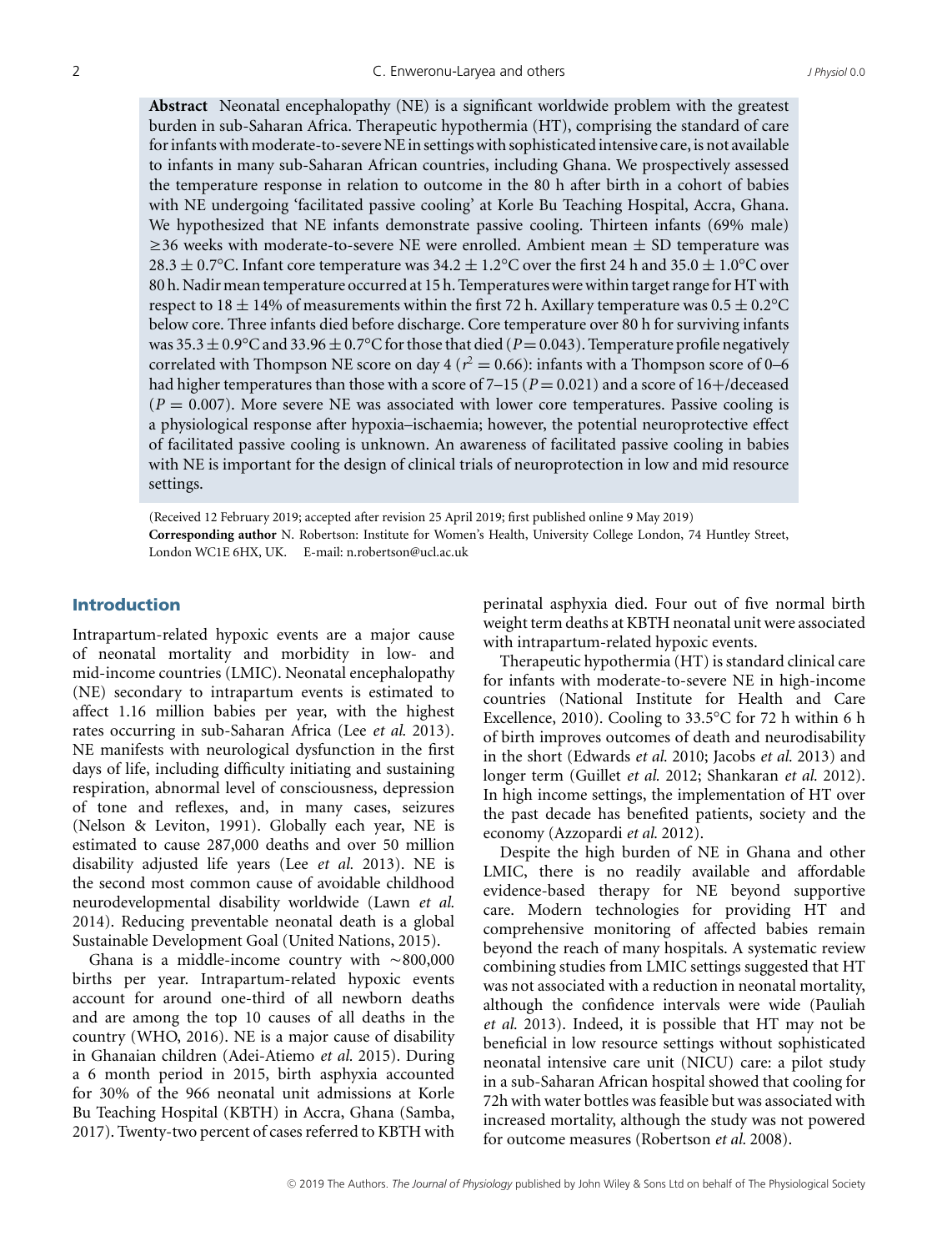An emerging practice in the management of NE in low resource settings is to facilitate 'passive cooling'. Passive cooling is known to occur in babies with NE in the first hours after birth; this was first described 60 years ago by Burnard and Cross (1958) and has more recently been observed during neonatal transport (Kendall *et al.* 2010), during HT in the NICU (Baumgart, 2008) and in the control arms of low-income setting cooling studies (Robertson *et al.* 2008; Thayyil *et al.* 2013). Diverse methods are used in the management of intrapartum-related NE in Ghanaian hospitals, including adapted low-cost cooling technologies, 'facilitated passive cooling' or no intervention. It is not known whether facilitating passive cooling after perinatal hypoxia ischaemia is safe and beneficial or whether 72 h of controlled HT would be preferable in this setting. A better understanding of the endogenous temperature response in affected babies is needed to guide recommendations for the management of NE and the design of future HT trials in this setting.

The present study aimed: (i) to document the temperature profile of infants with moderate-to-severe NE over 80 h when undergoing typical standard management; (ii) to explore the relationship between temperature profile and NE severity and short-term outcome; and (iii) to assess the difference in the 'hypothermia dose' with facilitated passive cooling compared to standard HT protocols typical of high resource settings.

We hypothesized that infants with NE undergoing facilitated passive cooling would demonstrate moderate transient HT.

# **Methods**

# **Ethical approval**

Ethical approval was obtained from the Institutional Review Board of Korle Bu University Teaching Hospital (KBTH) (KBTH-IRB 00039/2017).

# **Study design and participants**

This prospective observational cohort pilot study was conducted in the neonatal unit of the Department of Child Health at KBTH, in Accra, Ghana. The study conformed to the standards set by the *Declaration of Helsinki*, except for registration in a database. Eligible infants were recruited between 19 June and 20 July 2017. Inclusion criteria were: gestation age  $\geq 36 + 0$  weeks, birth weight  $\geq 2000$  g, postnatal age  $\lt 24$  h and evidence of moderate-to-severe intrapartum-associated NE. Moderate-to-severe intrapartum-associated NE was defined as (i) evidence of intrapartum asphyxia (i.e. need for bag-mask resuscitation at birth and Apgar score of <6 at 5 min of life) and (ii) either a Thompson NE assessment

score of  $\geq$  7 or suspected clinical seizures. Infants in whom death was felt imminent and infants with major congenital malformations were excluded. Infants with swift clinical recovery following enrolment were subsequently excluded to allow discharge to the care of their mothers. In this pilot study, the recruitment of 10–20 infants was considered feasible during the study period (projected 30–60% recruitment rate, based on  $\sim$  30 NE admissions per month to KBTH neonatal unit in early 2017).

# **Procedures**

The local research team of selected doctors and nurses with experience in neonatal care were trained in the research procedures. Clinical care for participants was provided by the clinical team of KBTH neonatal unit and overseen by the attending consultants. Eligible infants were enrolled after stabilization by the clinical team and written informed consent (in either English or the local language) having been provided by the parents. Enrolled infants were transferred to one of four cot spaces in a side room reserved for study participants. The decision to use a side room for conducting the study was made by the nursing administration of the neonatal unit at KBTH aiming to minimize disruption to the rest of the neonatal unit. Temperature management and all aspects of clinical care were at the discretion of the clinical team and were not dictated by the study. Standard thermal care for term infants with NE at KBTH was facilitated passive cooling, with intermittent surface temperature monitoring. Infants were dressed in a nappy and nursed uncovered without an overhead heater in a room without fans or air-conditioning. At a surface temperature below 34°C, standard practice was to provide warmth with light linen or blankets to prevent severe HT. The unit did not have the capacity to routinely monitor core temperature.

Trained medical research personnel completed daily brief neurological examinations for the first 4 days of life. These were used to determine a Thompson score (Thompson *et al.* 1997), comprising a validated tool for short-term outcome prediction in NE infants in LMIC (Horn*et al.* 2013*a*; Horn*et al.* 2013*b*; Bhagwani*et al.* 2016), and a modified Sarnat encephalopathy stage (Shankaran *et al.* 2005).

Rectal (core), axillary and ambient air temperatures were continuously measured (every 1 min) and stored using a multichannel data logger (Squirrel SQ 2020; Grant Instruments, Cambridge, UK), from enrolment until 80 h of age. A nine French thermometer probe (FMT400; Metko Medikal, Ankara, Turkey) was inserted  $\sim$ 3 cm into the rectum and taped in place. The rectal temperature probe was manually modified to interface with the data logger. This was inspected to ensure correct placement at regular intervals and on an *ad hoc* basis in case of aberrant readings, which were transcribed hourly. The axillary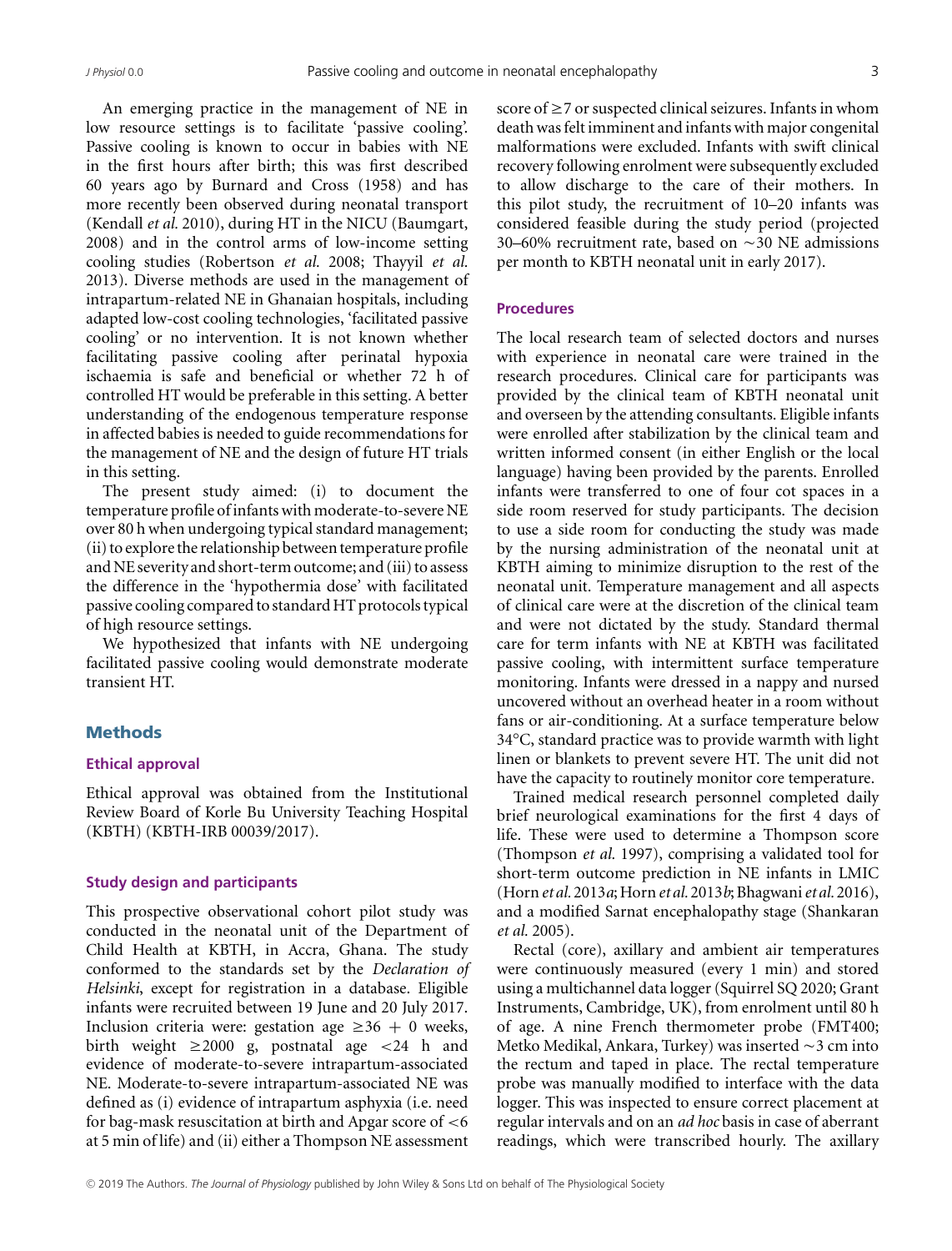skin thermometer (Grant Instruments) was taped in the axilla. The ambient thermometer (Grant Instruments) was placed on the cot alongside the infant, exposed to the air.

Routine demographic, pregnancy and labour data were collected from the medical notes and by speaking with parents. Relevant data from the admission, including the method of temperature control and the length of hospital stay, were recorded. Infants were followed until discharge.

## **Outcome measures**

Short-term outcome measures include survival to discharge and Thompson score on day 4 (0–6, normal–mild; 7–15, moderate;  $\geq 16$  or deceased, severe) (Horn *et al.* 2013*a*; Horn *et al.* 2013*b*).

#### **Statistical analysis**

Data are summarized with counts (percentages) for categorical variables and as the mean  $\pm$  SD for continuous variables. The rectal temperature data (collected every 1 min) was interrogated to exclude erroneous values and averaged over each hour. Mean rectal temperature over the first 24 h, as well as mean rectal, axillary and ambient temperature over the first 80 h, was calculated. The proportion of time (in minutes) over the first 72 h after birth that was within, below and above the target range for standard HT (33.0–34.0°C) was calculated as a percentage of measured time to account for variable age at commencement. Temperature values are reported as the mean  $\pm$  SD. Using JMP, version 11.0.0 (SAS Institute Inc., Cary, NC, USA) and SPSS, version 22.0 (IBM Corp., Armonk, NY, USA), a *t* test or ANOVA with *post hoc* Fisher's least significant difference pairwise comparison was employed, as appropriate, to compare temperature data between short-term outcome measures. A linear regression analysis was undertaken to evaluate the relationship between Thompson score on day 4 and temperature. In addition, using Prism, version 7.0 (GraphPad Software Inc., San Diego, CA, USA), Pearson's correlations were calculated for axillary compared with core temperature and to assess the impact of potential confounders, birth weight and phenobarbitone. Analysed data were normally distributed.

# **Results**

## **Participants**

During the 1-month study period, 43 infants were assessed for eligibility and 14 were enrolled (Fig. 1). One infant was excluded within 1 h of enrolment as a result of rapid clinical improvement. Thirteen infants, with a mean gestation of  $39 + 5$  weeks (SD 12 days) and mean  $\pm$  SD birth weight of  $3138 \pm 463$  g were included in the analysis. The majority of infants had moderate NE (Thompson score 7–15) at enrolment (85%). Baseline characteristics are listed in Table 1.

#### **Temperature profile**

Standard thermal care with facilitated passive cooling was implemented for all infants. Temperature recordings commenced between 1.2 and 26 h of age (median 5 h, interquartile range 3–12 h). The mean  $\pm$  SD ambient temperature in the nursery was  $28.3 \pm 0.7$ °C.

The core temperature profile over 80 h for all infants is shown in Fig. 2*A*. All infants were hypothermic during the study period. Mean core temperature over the first 24 h was  $34.2 \pm 1.2$ °C and, over 80 h, was  $35 \pm 1$ °C. The nadir mean core temperature was at 15 h of age. Over the first 72 h after birth, infants spent a mean  $\pm$  SD  $18 \pm 14\%$  (range 0–44%) of the measured time within the target temperature range for standard HT (33.0–34.0°C); core temperature was <33.0°C for 11  $\pm$  18% of the time and  $>34^{\circ}$ C for 71  $\pm$  22% of the time (Table 2). Seven infants (54%) had temperature recordings less than 33°C, of which four were between 32.1 to 32.5°C and one was below 32°C. The one infant who did not reach 33.5°C (nadir temp 35.1°C at 10.5 h) went on to develop fever and an elevated C-reactive protein of 350 mg  $L^{-1}$  and was treated with extended-spectrum I.V. antibiotics for suspected sepsis.

The depth of HT achieved by these infants had not been previously recognized because the neonatal unit lacked the capacity to measure core temperature. To ensure patient safety, the attending consultant amended



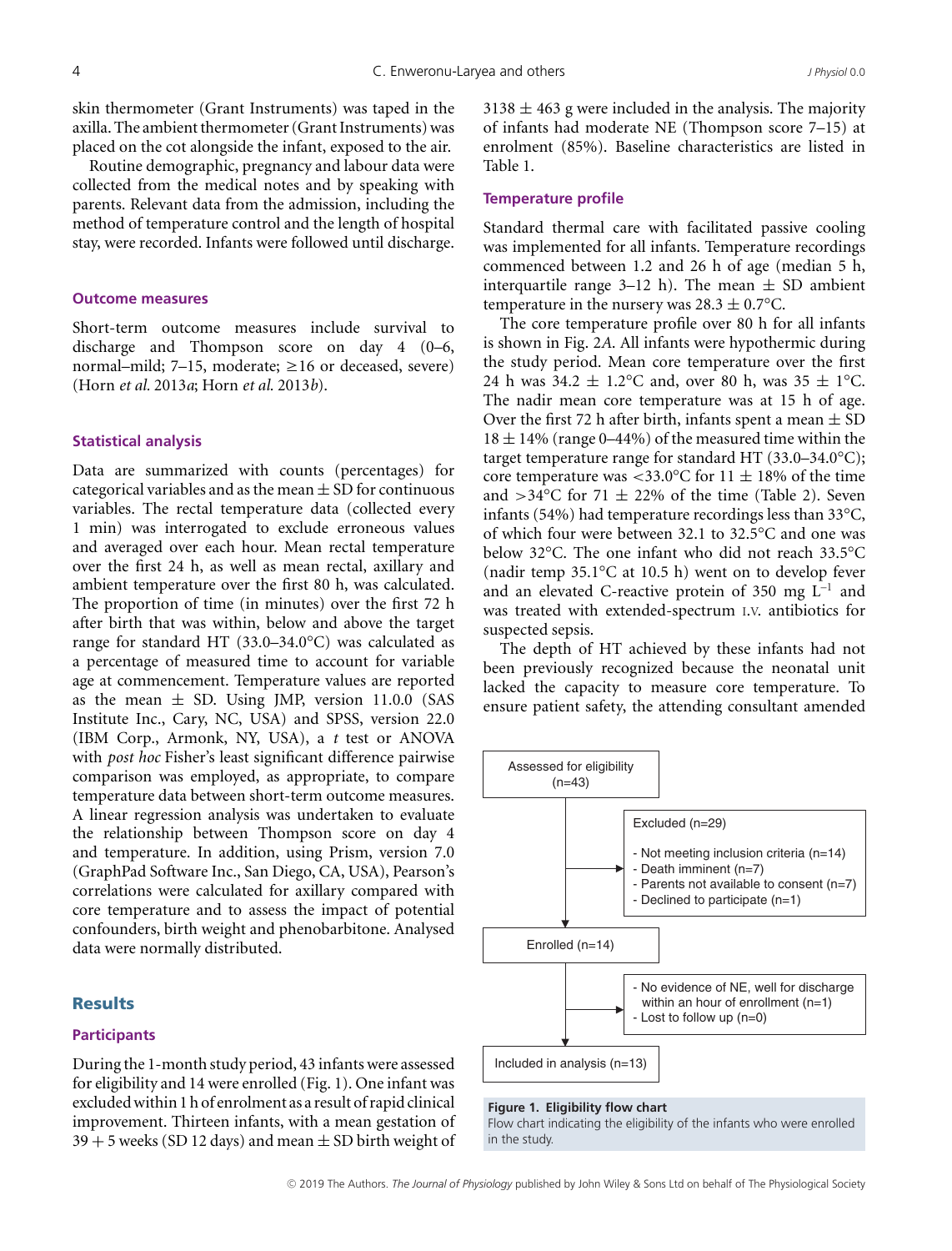**Table 1. Baseline characteristics, short-term outcome measures and clinical care during admission**

| Baseline characteristics and short-term outcome ( $n = 13$ ) |                    |
|--------------------------------------------------------------|--------------------|
| Gestation (weeks)                                            | $39 + 5 \pm 1 + 5$ |
| Birth weight (g)                                             | $3138 \pm 463$     |
| Male sex $(n, %)$                                            | 9(69)              |
| Apgar 1 min                                                  | $3 \pm 1.7$        |
| Apgar 5 min                                                  | $4.9 \pm 1.7$      |
| Thompson score at enrolment                                  | $11.3 \pm 3$       |
| $7-15$ (n, %)                                                | 11 (85)            |
| $16+ (n, %)$                                                 | 2(15)              |
| Sarnat Grade at enrolment (n, %)                             |                    |
| Stage 2                                                      | 10 (77)            |
| Stage 3                                                      | 3(23)              |
| Age at enrolment (h)                                         | $7.5 \pm 7$        |
| Onset of labour (n, %)                                       |                    |
| Spontaneous                                                  | 10 (77)            |
| Induction                                                    | 2(15)              |
| <b>LSCS not in labour</b>                                    | 1(8)               |
| Mode of delivery (n, %)                                      |                    |
| Vaginal                                                      | 11 (85)            |
| <b>Emergency LSCS</b>                                        | 2(15)              |
| Duration ROM (n, %)                                          |                    |
| $<$ 18 $h$                                                   | 7 (54)             |
| $\geq$ 18 h                                                  | 4 (31)             |
| Unknown                                                      | 2(15)              |
| Resuscitation (n, %)                                         |                    |
| Bag and mask IPPV                                            | 13 (100)           |
| Intubation                                                   | 0(0)               |
| Chest compressions                                           | 0(0)               |
| Day 4 Thompson score (n, %)                                  |                    |
| $0 - 6$                                                      | 6 (46)             |
| $7 - 15$                                                     | 4(31)              |
| $16+$                                                        | 2(15)              |
| Deceased prior to day 4                                      | 1(8)               |
| Day 4 Sarnat grade (n, %)                                    |                    |
| Normal/stage I                                               | 5(38)              |
| Stage II                                                     | 4 (31)             |
| Stage III                                                    | 3(23)              |
| Deceased prior to day 4                                      | 1(8)               |
| Deaths $(n, %)$                                              | 3(23%)             |
| Day 4 Sarnat stage I                                         | 0/3                |
| Day 4 Sarnat stage II                                        | 1/3                |
| Day 4 Sarnat stage III                                       | 2/3                |
| Overall length of hospital stay (days)                       | $10 \pm 4.6$       |
| Age at discharge home (days)                                 | $12 \pm 3.8$       |
| Feeding at discharge (n, % of survivors)                     |                    |
| <b>Exclusive breastfeeding</b>                               | 7(70)              |
| Breast and cup feeding                                       | 3(30)              |
| Maximal respiratory support (n, %)                           |                    |
| None                                                         | 0(0)               |
| Oxygen by face mask or nasal prongs                          | 9(69)              |
| <b>Bubble CPAP</b>                                           | 4(30)              |
| Suspected clinical seizures (n, %)                           | 11 (85)            |
| Received anti-convulsants (n, %) <sup>a</sup>                | 10 (77)            |
|                                                              | (Continued)        |
|                                                              |                    |

## **Table 1. Continued**

| Baseline characteristics and short-term outcome ( $n = 13$ ) |         |  |  |  |
|--------------------------------------------------------------|---------|--|--|--|
| Infection $(n, %)$                                           |         |  |  |  |
| Suspected clinical infection at admission                    | 9(69)   |  |  |  |
| Received I.v. antibiotics                                    | 12 (92) |  |  |  |
| Received extended spectrum I.V. antibiotics                  | 2(15)   |  |  |  |
| Blood culture positive (n/number sampled)                    | 0/10    |  |  |  |
|                                                              |         |  |  |  |

CPAP, continuous positive airway pressure (using heated humidified blended air and oxygen); LSCS, lower segment caesarean section; ROM, rupture of membranes; IPPV, intermittent positive pressure ventilation breaths.

a Anti-convulsant therapy for all treated infants commenced with phenobarbitone (+/– subsequent phenytoin and midazolam). Values are the mean  $\pm$  SD unless specified otherwise.

the temperature management care plan to include the lower core temperatures recorded by the study thermometers. This amendment was core temperature <33.5°C: apply one blanket; core temperature  $\langle 33.2^{\circ}$ C: apply a second blanket; and core temperature <33.0°C: place infant in an incubator. Five infants had blankets applied and one was warmed in an incubator. Four infants received heated humidified continuous positive airway pressure for respiratory support.

Axillary skin temperature was  $0.5 \pm 0.2$  °C below core rectal temperature (range  $0.1-1$  °C). There was a close correlation between mean core and axillary temperature over 80 h (Pearson's *r* <sup>2</sup> 0.96, *P* < 0.0001).

# **Short-term outcome**

Short-term outcomes are listed in Table 1. By day 4, Thompson score had improved to 0–6 for six (46%) infants; four (30%) infants had persisting moderate encephalopathy (score 7–15), two were severe (score 16+) and one infant was deceased. Three infants (23%) died before discharge: one with moderate NE and two with severe NE. All surviving infants were discharged home.

# **Relationship between temperature profile and outcome**

The differences in temperature profile over 80h by outcome are illustrated in Fig, 2*B* and *C*. The 80 h mean core temperature of infants who died prior to discharge was  $33.96 \pm 0.7$ °C, cooler than  $35.3 \pm 0.9$ °C for those that survived [mean difference 1.4°C, 95% confidence interval (CI) =  $0.1-2.7$ ,  $P = 0.043$ ]. The minimum core temperature was also lower for those that died (31.7  $\pm$  0.9°C) compared to those that survived  $(33.3 \pm 0.8$ °C) (mean difference 1.6°C, 95% CI = 0.3–2.9,  $P = 0.022$ .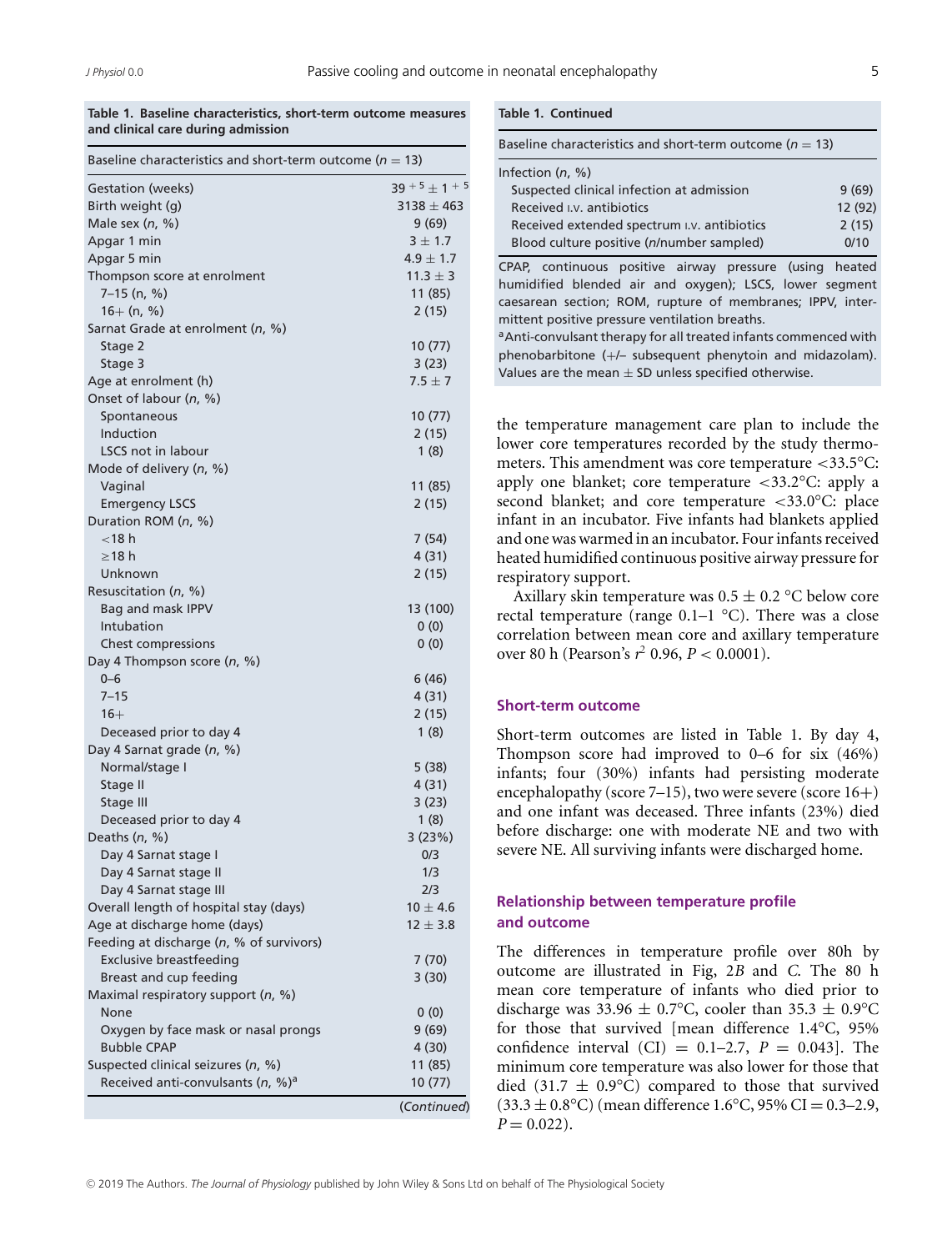



*A*, rectal temperature of all infants over the first 80 h after birth. Passive HT is evident, with the nadir temperature at 15 h. The grey shaded area is the 'normothermic' range, whereas the blue line represents the target temperature for active therapeutic HT. Infants who died prior to discharge (*B*) and those with moderate and severe encephalopathy at day 4 (*C*) had deeper and more sustained HT.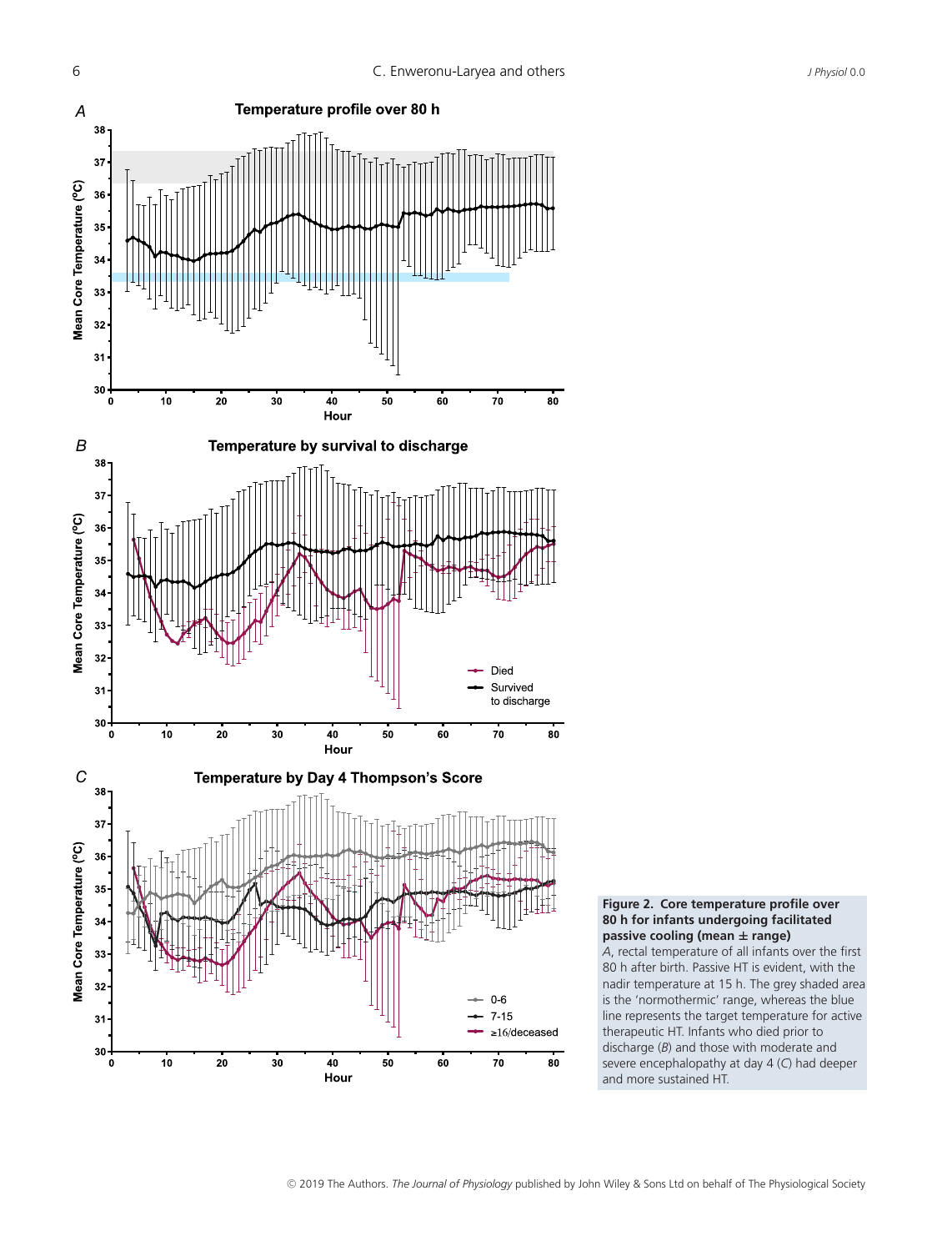|                                                                      | Overall         | Mortality                 |                              |         | Day 4 Thompson score   |                           |                                    |         |
|----------------------------------------------------------------------|-----------------|---------------------------|------------------------------|---------|------------------------|---------------------------|------------------------------------|---------|
|                                                                      | Mean $\pm$ SD   | Survived<br>Mean $\pm$ SD | <b>Died</b><br>Mean $\pm$ SD | P value | $0 - 6$<br>$Mean + SD$ | $7 - 15$<br>Mean $\pm$ SD | $16 +$ / deceased<br>Mean $\pm$ SD | P value |
| Time measured during<br>1 s at 72 h after<br>birth (h)               | $63.4 \pm 7.6$  | $65.0 \pm 6.0$            | 58.0 $\pm$ 9.4               | 0.19    | 64.1 $\pm$ 7.4         | $61.8 + 9.5$              | 64.0 $\pm$ 3.8                     | 0.905   |
| Proportion within HT<br>target range<br>$(33.0 - 34.0^{\circ}C)$ (%) | $17.7 \pm 13.8$ | $15.1 \pm 13.0$           | $26.4 \pm 12.9$              | 0.25    | $6.7 + 5.9$            | $29.7 \pm 12.3$           | $23.6 \pm 9.1$                     | 0.015   |
| Proportion time below<br>33.0 $\degree$ C (%)                        | $11.0 \pm 17.9$ | $5.8 \pm 6.8$             | $28.4 \pm 29.1$              | 0.39    | $5.3 + 7.8$            | $5.2 + 3.4$               | $30.1 \pm 27.9$                    | 0.125   |
| Proportion time above<br>34 $\degree$ C (%)                          | $71.3 \pm 21.8$ | 79.1 $\pm$ 14.4           | $45.2 \pm 21.9$              | 0.015   | $88.0 + 8.4$           | $65.0 \pm 12.0$           | $46.3 \pm 22.1$                    | 0.010   |

**Table 2. Proportion of time within the first 72 h after birth that was within, below and above the target range for standard HT (33.0–34.0°C)**

Values are presented as overall data and are separated by short-term outcome measures (mortality and day 4 Thompson score). Time is represented as a percentage of time to account for variable commencement time. *P* values are from an independent *t* test (mortality) and an ANOVA (Thompson score). *P* values < 0.05 are shown in bold.

The mean core temperature over 80 h for infants with a day 4 Thompson score of 0–6 was  $35.8 \pm 0.7$ °C. This was higher than those infants with a day 4 score of 7–15  $(34.5 \pm 0.5^{\circ}C)$  or 16+/deceased  $(34.0 \pm 0.7^{\circ}C)$  (mean difference 1.3°C, 95% CI <sup>=</sup> 0.2–2.4, *<sup>P</sup>* <sup>=</sup> 0.021 and mean difference 1.8°C, 95% CI <sup>=</sup> 0.6–2.9, *<sup>P</sup>* <sup>=</sup> 0.007, respectively). The minimum core temperature for the 16+/deceased infants was also lower than that for those infants with a Thompson score of 0–6 (mean difference 2.0°C, 95% CI =  $0.8-3.3$ °C,  $P = 0.004$ ). This was despite the 16+/deceased group being exposed to a higher mean ambient temperature (mean difference 1.2°C, 95%  $CI = 0.3 - 2.2$ °C,  $P = 0.014$ ).

Day 4 Thompson score demonstrated a strong negative correlation with mean axillary ( $r^2 = 0.71$ ,  $P = 0.0004$ ), mean core ( $r^2 = 0.66$ ,  $P = 0.0007$ ) and minimum core  $(r^2 = 0.66, P = 0.0008)$  temperature (Fig. 3). For these calculations, the one infant who had died prior to day 4 was assigned a Thompson score of 20 out of a possible 22, which is consistent with their score prior to death.

Infants with a day 4 Thompson score of 7–15 or 16+/deceased spent a greater proportion of the first 72 h within the 'therapeutic hypothermia' target range compared to infants who scored  $0-6$  ( $P = 0.006$  and 0.043, respectively) (Table 2). Infants who scored 0–6 on day 4 spent a greater proportion of time above 34°C (*P*=0.048 and 0.004 compared to 7–15 and 16+/deceased, respectively), as did infants that survived to discharge compared to those that died  $(P = 0.015)$ . There was a strong positive correlation between day 4 Thompson score and the proportion of time spent  $\leq$  34 °C in the first 72 h (Pearson's  $r^2 = 0.72$ ,  $P < 0.001$ ).

There was no correlation between day 4 Thompson score and birth weight (Pearson's  $r^2 = 0.1$ ). There was

no correlation between core temperature and either birth weight (Pearson's  $r^2 = 0.3$ ) or total phenobarbitone dose kg<sup>-1</sup> (Pearson's  $r^2 = 0.3$ ).

# **Discussion**

In this pragmatic, prospective, observational cohort study of term babies with moderate to severe NE in a hospital setting in Ghana, infants were hypothermic during the first 80 h after birth, even without active induction of HT (standard care in NICUs typical of high-resource settings) (National Institute for Health and Care Excellence, 2010). Temperature management did not include a cooling device; infants were undressed and covered with a light blanket in an ambient temperature of 28°C. Core temperature was within the target range for 'therapeutic hypothermia' (33–34°C) for an average of 18% of the first 72 h and  $<33^{\circ}$ C for a further 11% of measurements captured. The nadir temperature occurred at  $\sim$  15h after birth; most infants recorded core temperatures  $\leq 33.5^{\circ}$ C. The depth of facilitated passive cooling in the first 80 h correlated with short-term outcome of death and the severity of NE.

Facilitated passive cooling is a pragmatic way to try to optimally manage these babies, as well as cope with the large number of admissions with NE, staff shortages and equipment limitations. Passive cooling in newborns following perinatal hypoxic ischaemic events was first described by Burnard and Cross (1958) who noted that NE infants had lower core temperatures than non-asphyxiated babies for the first 16 h after birth. Similarly, Dawkins and Hull (1964) reported a loss of thermogenesis in rabbit pups during and subsequent to a period of hypoxia. More recently, passive cooling was documented in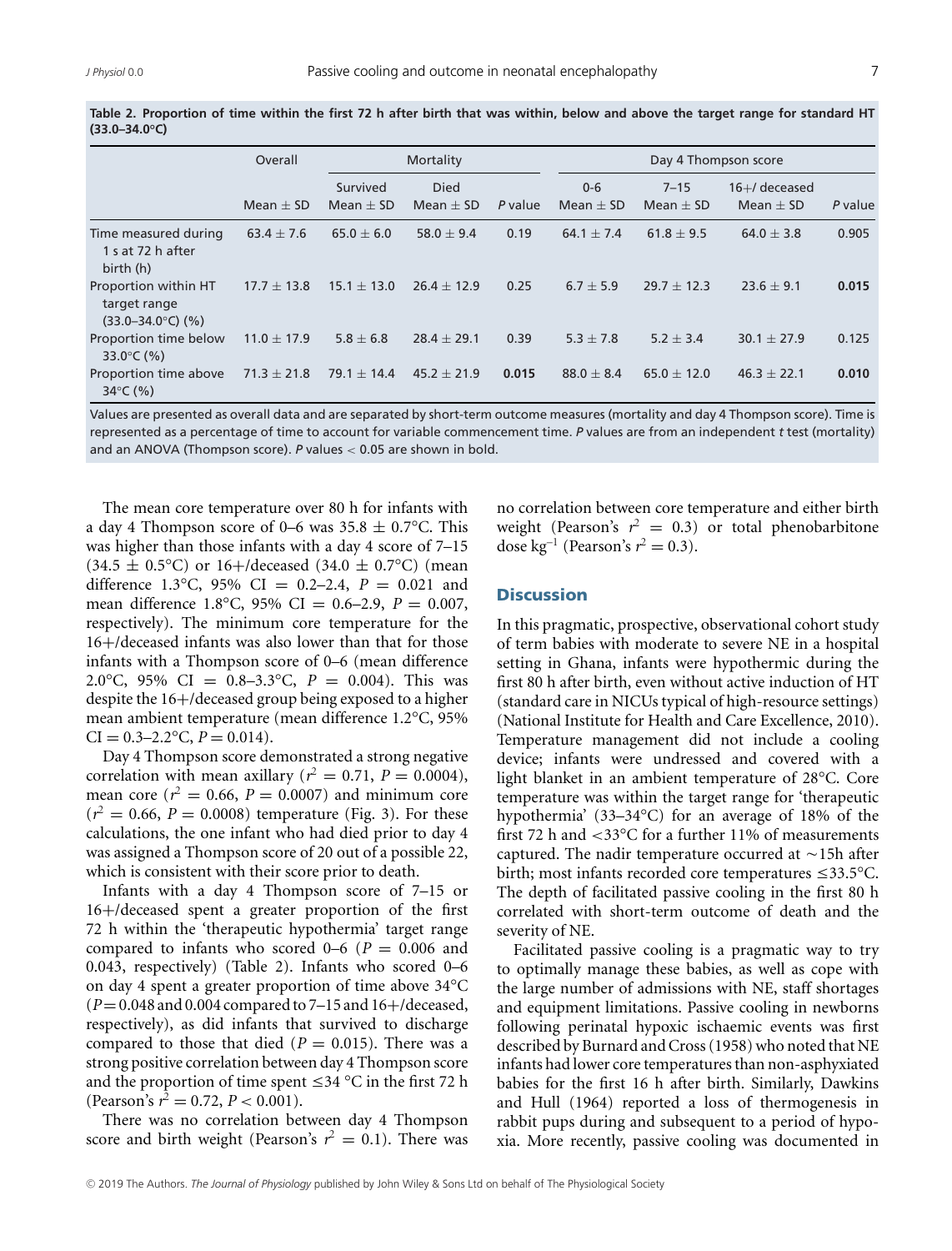infants randomized to the control arm of feasibility cooling studies in hospital settings in Uganda and India (Robertson *et al.* 2008; Thayyil*et al.* 2013). Indeed, during standard HT using a servo-controlled water mattress in high resource NICU settings, the water temperature has typically been observed to be higher than the infant core temperature (i.e. the infant often needs 'warming' to 33.5°C, particularly in the first 12 h) (Baumgart, 2008). This period of passive cooling reflects a loss or alteration of thermoregulation. Usual neonatal responses to cold are both behavioural (e.g. limb flexion to reduce exposed surface area and crying to attract maternal attention) and autonomic [e.g. vasoconstriction and non-shivering thermogenesis within brown adipose tissue (BAT)]





Linear regression model showing relationship between day 4 Thompson score and mean axillary (*A*), mean core (*B*) and minimum core (*C*) temperature. There were strong negative correlations between each of these measures  $(r^2 \ge 0.66)$ . The dark shading represents the 95% CI of the mean and the lighter shading indicates the 95% prediction interval. Infants who died prior to discharge are indicated with a burgundy dot.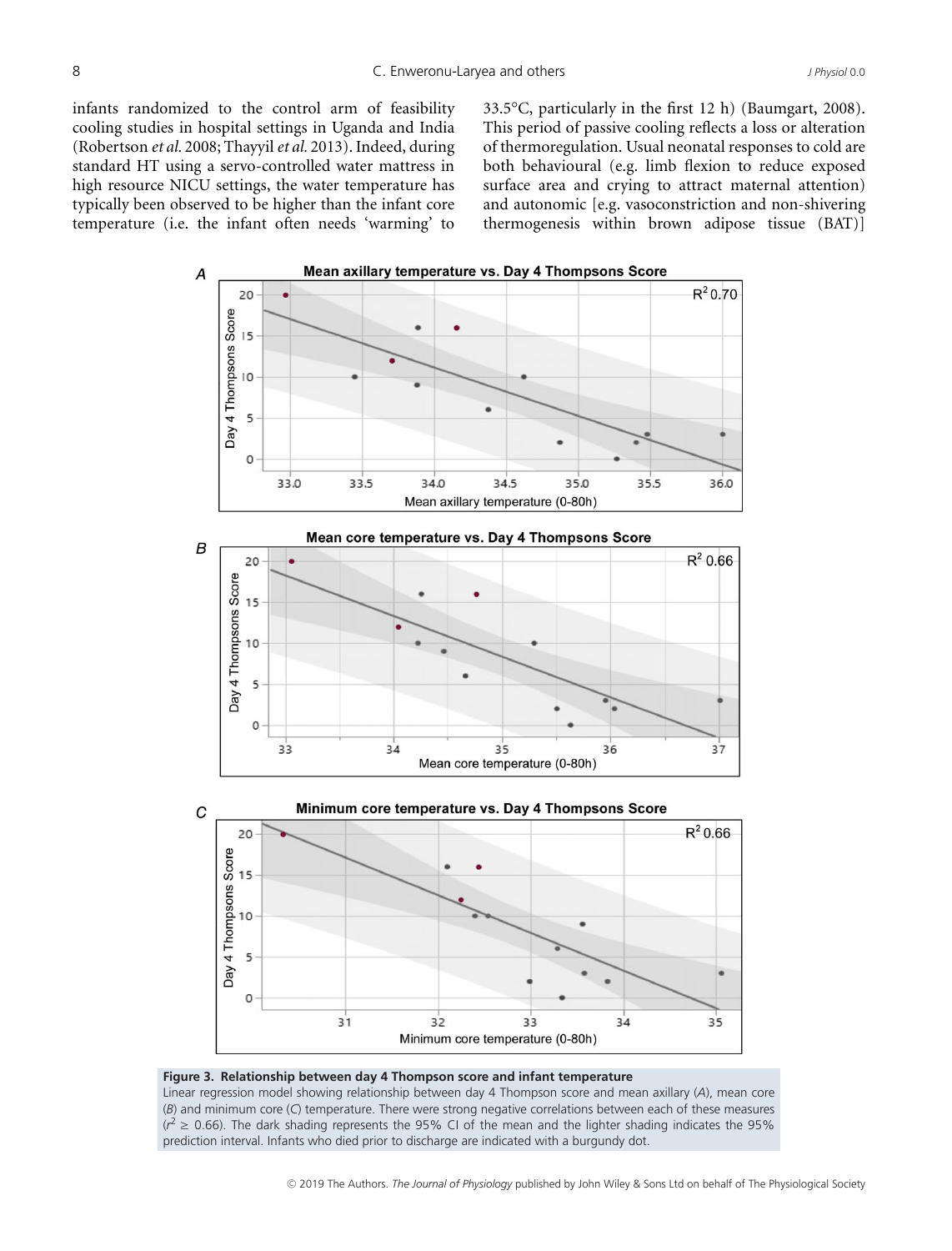(Jayasinghe, 2015). Newborn infants at term age have a high proportion of BAT, which enables them to endure cold stress after birth (Aherne & Hull, 1966). Recognition of cold stimuli by peripheral and central control centres may be impaired and behavioural responses to cold may be lessened by NE. A lack of BAT thermogenesis following asphyxia may be the result of a loss of energy substrate and altered central control of thermoregulation. Given the known neuroprotective benefits of 72 h of controlled HT, it may be an adaptive survival mechanism. Indeed, passive cooling in response to hypoxia is evolutionary conserved throughout many species, suggesting a survival advantage (Steiner & Branco, 2002).

The severity of NE correlated strongly with the degree of passive cooling, demonstrating a greater alteration in thermoregulation in these infants. A loss of BAT activity is probably central to this. In a cohort of NE infants undergoing HT in a high resource setting, those infants with the least need for active cooling intervention to maintain target temperature had the lowest BAT activity (Carlisle *et al.* 2015*b*); those same infants had a greater probability of showing evidence of brain injury on MRI compared to infants who required more active cooling (Carlisle *et al.* 2015*a*). In combination with our findings, this supports the idea that those infants who are 'easy to cool' are probably more severely affected, at the same time suggesting that a higher core temperature might be a good prognostic indicator.

The depth of cooling observed in the present study of facilitated passive cooling was unexpected, particularly for those infants with severe NE. Almost all of the infants demonstrated a core temperature of 33.5°C or less during the first 80 h after birth. Importantly, a number of infants had core temperatures <32.5°C. Indeed, cooling to this depth may be hazardous, with an increased risk of mortality and persistent pulmonary hypertension and no improvement in outcome at 2 years being seen in a clinical trial of deeper and longer cooling (Shankaran *et al.* 2014; Shankaran *et al.* 2017). Standard HT (33.5°C for 72 h) in sophisticated NICU settings is associated with bradycardia and thromobocytopenia (Jacobs *et al.* 2013). NICU facilities to manage complications of overcooling are not currently available at KBTH, as is probably also the case for many neonatal units throughout the world. Given the available evidence regarding the risks of deep HT, the standard thermal care plan was amended during the present study. This resulted in the enrolled infants being warmed by blankets or incubators to 33.5°C. The use of an incubator accounts for the increased ambient temperature observed for infants with severe NE. Affordable and safe technologies for continuous monitoring of core temperature in infants undergoing facilitated passive cooling may reduce the risk of overcooling and related complications in mid- and low-resource settings.

Pre-clinical studies have been important with respect to understanding the dose–response of HT. There appears to be the requirement of a critical brain and body temperature below 34°C for effective brain protection. For example, in the fetal sheep undergoing head cooling from 90 min after ischaemia, neuroprotection was seen only in fetuses that had a sustained fall of the extradural temperature to <34°C (Gunn *et al.* 1997). In the piglet model, there is a clear U-shaped response of brain cell death and core temperature after hypoxia ischaemia; a core temperature reduction of  $>5^{\circ}$ C was associated with increased cell death and inflammation compared to cooling by 3.5–5°C (Alonso-Alconada *et al.* 2015). It is difficult, however, to extrapolate precise temperatures from these pre-clinical models because their core temperatures are higher than humans. Regarding duration of cooling, in the sheep model, 72 h of cooling provided optimal protection (Davidson *et al.* 2018*a*; Davidson *et al.* 2019) and the rate of rewarming was of less importance (Davidson *et al.* 2018*b*). Stopping cooling at 48 h but not 72 h in the fetal sheep was associated with progressive deterioration of the amplitude integrated electroencephalogram. However, HT maintained for  $\leq$ 24h has proved neuroprotective in rodent and porcine models (Thoresen *et al.* 1995; Alonso-Alconada *et al.* 2015). Preventing passive cooling responses to hypoxia in a rodent model resulted in an increase in mortality and brain injury (Reinboth *et al.* 2016). The implications of these findings for facilitated passive cooling in settings without access to sophisticated NICU care are unclear, such that it is not known whether a short period of variable cooling provides brain protection, although temperatures below 32.5°C are probably not beneficial.

There are some limitations to the present study. This was intended to be an observational study of usual practice; however, core temperature data were made available to the clinical team to ensure safety of enrolled infants. The availability of continuous core data, rather than intermittent surface temperature data, and the amendment to the temperature management plan influenced standard thermal care. This will have resulted in higher mean temperature recordings for some infants and therefore the depth of HT achieved with facilitated passive cooling was probably underestimated. In addition, enrolledinfants were cared for in a separate room by dedicated research staff, aiming to avoid disruption to the rest of the neonatal unit, which may have impacted their care. Long-term outcome measures are not included in the present study.

There may have been other contributors to the observed core temperature reductions in addition to facilitated passive cooling post NE. In severely encephalopathic infants, ongoing postnatal hypoxia as a result of apnoea and airway compromise may have contributed. Phenobarbitone, which was administered to 77% of infants, can cause HT at toxic levels. In an NE cohort, the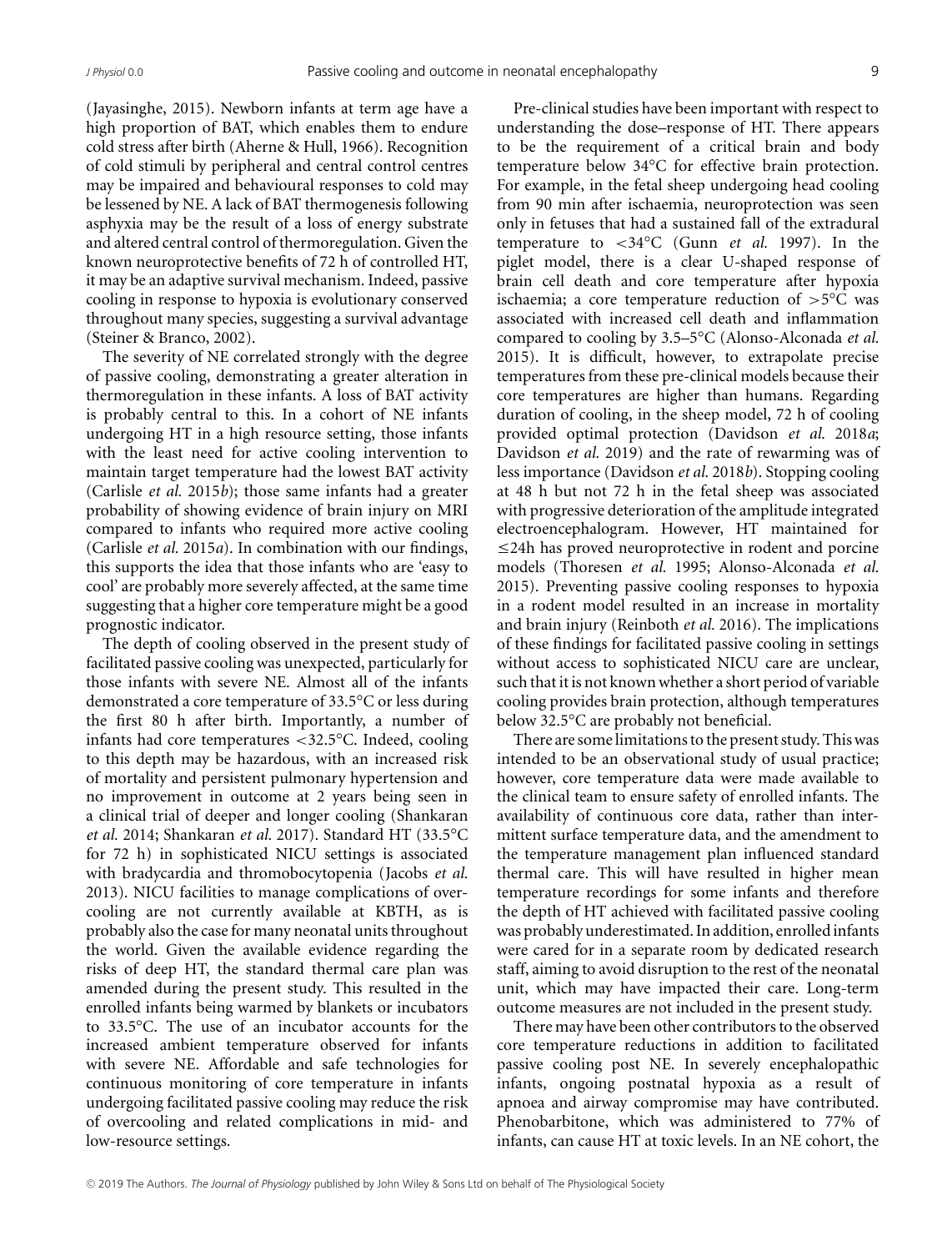use of phenobarbitone was associated with a modestly lower core temperature (Sant'Anna *et al.* 2012). However, this observation is possibly a result of the severity of brain injury and the resulting seizure frequency, rather than a phenobarbitone effect. Phenobarbitone dose was not associated with core temperature in our cohort. Intrauterine growth restriction is associated with an increased risk of NE (Badawi *et al.* 1998), as well as postnatal HT and reduced BAT stores (Aherne & Hull, 1966). In our cohort, birth weight was not correlated with mean core temperature or Thompson score and also does not account for the strong relationship between Thompson score and temperature. Infection and inflammation are known contributors to brain injury and encephalopathy and it is possible that HT may be less efficacious in the setting of infection (Osredkar *et al.* 2014; Martinello *et al.* 2018). In our cohort, no infants had culture positive sepsis; however, blood cultures were taken after commencing antibiotics for some infants. Twelve infants received antibiotics, whereas two of these went on to extended spectrum antibiotic coverage as a result of a strong clinical suspicion of sepsis. One of these infants did not demonstrate passive cooling beyond 35°C and later was febrile. It is possible that infection/inflammation without a hypoxic event was the cause of this infant's encephalopathy or, alternatively, that co-existing infection interfered with facilitated passive cooling.

The benefit of facilitated passive cooling is unknown. Althogh the infants in the present study reached temperatures in the target range of HT, these fluctuated and, on average, were not maintained for more than 20% of the first 72 h. Passive cooling wasmost evident in the first 24 h, with many infants being above the target HT range on days 2 and 3. The available preclinical and clinical evidence suggests that cooling to 33.5°C for 72 h is most beneficial in the NICU setting (Gunn *et al.* 2017). However, it is plausible that these shorter periods of moderate passive cooling might confer some neuroprotective benefit. We suggest that active warming of infants with moderate to severe NE in low- and mid-resource settings to achieve 'normothermia' may be detrimental and unethical until more information is obtained. An awareness of facilitated passive cooling in babies with NE in lowand mid-resource settings is important for the design of clinical trials of neuroprotection in such settings where the burden of NE is high. However, facilitated passive cooling may not be sufficiently stable to be used as a control arm in clinical trials assessing adjunct therapies or HT itself.

For neonatal units in low- and mid-resource settings considering the implementation of facilitated passive cooling, we advise the need for temperature monitoring, a basic level of neonatal care and dedicated nursing staff for infants in the acute stages of NE to avoid secondary brain injury. Careful monitoring of the core temperature

is essential to ensure that excessive cooling does not occur, particularly for infants with severe NE.

#### **References**

- Adei-Atiemo E, Rodrigues O & Badoe E (2015). Classification and risk factors for cerebral palsy in the Korle Bu Teaching Hospital, Accra: a case−control study. *Pediatrics* **135**, 57.
- Aherne W & Hull D (1966). Brown adipose tissue and heat production in the newborn infant. *J Pathol Bacteriol* **91**, 223–234.
- Alonso-Alconada D, Broad KD, Bainbridge A, Chandrasekaran M, Faulkner SD, Kerenyi A, Hassell J, Rocha-Ferreira E, Hristova M, Fleiss B, Bennett K, Kelen D, Cady E, Gressens P, Golay X & Robertson NJ (2015). Brain cell death is reduced with cooling by 3.5  $\degree$ C to 5  $\degree$ C but increased with cooling by 8.5 °C in a piglet asphyxia model. *Stroke* **46**, 275–278.
- Azzopardi D, Strohm B, Linsell L, Hobson A, Juszczak E, Kurinczuk J, Brocklehurst P, Edwards A & Register UTC (2012). Implementation and conduct of therapeutic hypothermia for perinatal asphyxial encephalopathy in the UK – analysis of national data. *PLoS ONE* **7**, e38504.
- Badawi N, Kurinczuk JJ, Keogh JM, Alessandri LM, O'Sullivan F, Burton PR, Pemberton PJ & Stanley FJ (1998). Antepartum risk factors for newborn encephalopathy: the Western Australian case-control study. *BMJ* **317**, 1549–1553.
- Baumgart S (2008). Iatrogenic hyperthermia and hypothermia in the neonate. *Clin Perinatol* **35**, 183–197, ix-x.
- Bhagwani DK, Sharma M, Dolker S & Kothapalli S (2016). To study the correlation of thompson scoring in predicting early neonatal outcome in post asphyxiated term neonates. *J Clin Diagn Res* **10**, SC16–SC19.
- Burnard E & Cross K (1958). Rectal temperature in the newborn after birth asphyxia. *BMJ* **2**, 1197–1199.
- Carlisle T, Morris SA, McPhee A & Reynolds KJ (2015*a*). MRI (2) abnormalities in anapyrexic human neonates following therapeutic hypothermia for hypoxic ischaemic encephlopathy. Abstracts of the 19th Annual PSANZ Congress. *J Paediatr Child Health* **51**, 62.
- Carlisle T, Morris SA, McPhee A & Reynolds KJ (2015*b*). Thermogenesis in brown adipose tissue during therapeutic hypothermia in human neonates with hypoxic-ischaemic encephalopathy. Abstracts of the 19th Annual PSANZ Congress. *J Paediatr Child Health* **51**, 61.
- Davidson JO, Draghi V, Whitham S, Dhillon SK, Wassink G, Bennet L & Gunn AJ (2018*a*). How long is sufficient for optimal neuroprotection with cerebral cooling after ischemia in fetal sheep? *J Cereb Blood Flow Metab* **38**, 1047– 1059.
- Davidson JO, Wassink G, Draghi V, Dhillon SK, Bennet L & Gunn AJ (2018*b*). Limited benefit of slow rewarming after cerebral hypothermia for global cerebral ischemia in near-term fetal sheep. *J Cereb Blood Flow Metab* Aug 10:271678X18791631. [https://doi.org/10.1177/027](https://doi.org/10.11770271678X18791631) [1678X18791631.](https://doi.org/10.11770271678X18791631) [Epub ahead of print].
- Davidson JO, Battin M & Gunn AJ (2019). Evidence that therapeutic hypothermia should be continued for 72 hours. *Arch Dis Childhood Fetal Neonatal Ed* **104**, F225.
- Dawkins MJR & Hull D (1964). Brown adipose tissue and the response of new-born rabbits to cold. *J Physiol* **172**, 216–238.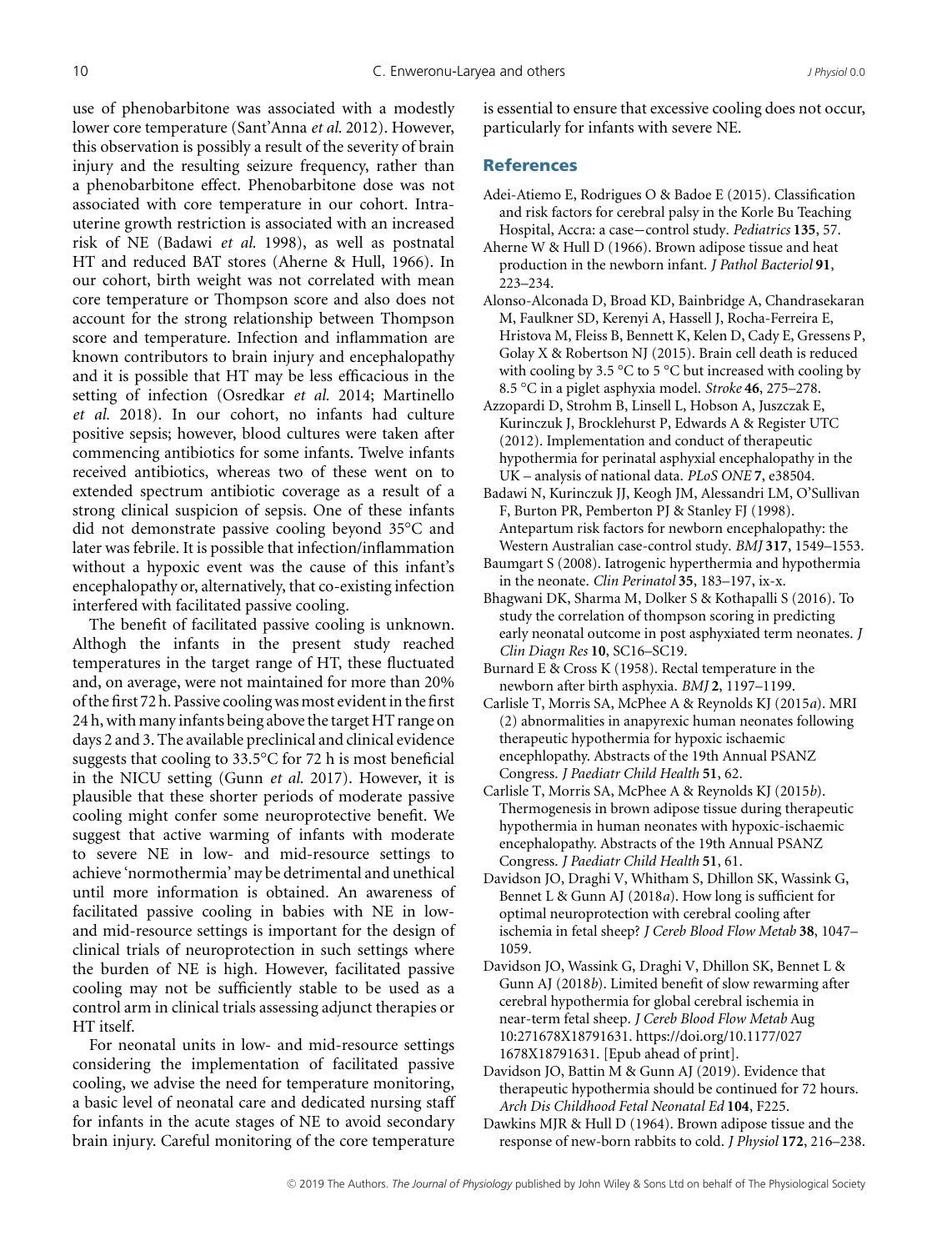- Edwards AD, Brocklehurst P, Gunn AJ, Halliday H, Juszczak E, Levene M, Strohm B, Thoresen M, Whitelaw A & Azzopardi D (2010). Neurological outcomes at 18 months of age after moderate hypothermia for perinatal hypoxic ischaemic encephalopathy: synthesis and meta-analysis of trial data. *BMJ* **340**, c363.
- Guillet R, Edwards A, Thoresen M, Ferriero D, Gluckman P, Whitelaw A, Gunn A & Group CT (2012). Seven- to eight-year follow-up of the CoolCap trial of head cooling for neonatal encephalopathy. *Pediatr Res* **71**, 205–209.
- Gunn AJ, Gunn TR, de Haan HH, Williams CE & Gluckman PD (1997). Dramatic neuronal rescue with prolonged selective head cooling after ischemia in fetal lambs. *J Clin Invest* **99**, 248–256.
- Gunn AJ, Laptook AR, Robertson NJ, Barks JD, Thoresen M, Wassink G & Bennet L (2017). Therapeutic hypothermia translates from ancient history in to practice. *Pediatr Res* **81**, 202–209.
- Horn AR, Swingler GH, Myer L, Linley LL, Chandrasekaran M & Robertson NJ (2013*a*). Early clinical predictors of a severely abnormal amplitude-integrated electroencephalogram at 48 hours in cooled neonates. *Acta Paediatr* **102**, E378–E384.
- Horn AR, Swingler GH, Myer L, Linley LL, Raban MS, Joolay Y, Harrison MC, Chandrasekaran M, Rhoda NR & Robertson NJ (2013*b*). Early clinical signs in neonates with hypoxic ischemic encephalopathy predict an abnormal amplitude-integrated electroencephalogram at age 6 hours. *BMC Pediatr* **13**, 52.
- Jacobs S, Berg M, Hunt R, Tarnow-Mordi W, Inder T & Davis PG (2013). Cooling for newborns with hypoxic ischaemic encephalopathy. *Cochrane Database Syst Rev* **31**, CD003311.
- Jayasinghe D (2015). Innate hypothermia after hypoxic ischaemic delivery. *Neonatology* **107**, 220–223.
- Kendall GS, Kapetanakis A, Ratnavel N, Azzopardi D, Robertson NJ & Cooling on Retrieval Study G (2010). Passive cooling for initiation of therapeutic hypothermia in neonatal encephalopathy. *Arch Dis Child Fetal Neonatal Ed* **95**, F408–F412.
- Lawn J, Blencowe H, Oza S, You D, Lee A, Waiswa P, Lalli M, Bhutta Z, Barros A, Christian P, Mathers C, Cousens S & Group. LENS (2014). Every newborn: progress, priorities, and potential beyond survival. *Lancet* **384**, 189–120.
- Lee AC, Kozuki N, Blencowe H, Vos T, Bahalim A, Darmstadt GL, Niermeyer S, Ellis M, Robertson NJ, Cousens S & Lawn JE (2013). Intrapartum-related neonatal encephalopathy incidence and impairment at regional and global levels for 2010 with trends from 1990. *Pediatr Res* **74** Suppl 1, 50–72.
- Martinello K, Meehan C, Avdic-Belltheus A, Lingam I, Mutshiya T, Yang Q, Price D, Sokolska M, Bainbridge A, Hristova M, Tann CJ, Peebles D, Hagberg H, Wolfs T, Klein N, Kramer BW, Tachtsidis I, Fleiss B, Gressens P, Golay X & Robertson NJ (2018). Therapeutic hypothermia is not neuroprotective in hypoxic ischaemic encephalopathy following inflammation sensitization with LPS in a newborn piglet model. Presented at Pediatric Academic Societies 2018 Meeting, May 5–8, 2018. Abstract available at: [https://www.](https://www.xcdsystem.com/pas/program/2018/index.cfm?pgid=157SearchTerm=martinello) [xcdsystem.com/pas/program/2018/index.cfm?pgid](https://www.xcdsystem.com/pas/program/2018/index.cfm?pgid=157SearchTerm=martinello)=157& [SearchTerm](https://www.xcdsystem.com/pas/program/2018/index.cfm?pgid=157SearchTerm=martinello)=martinello.
- Nelson KB & Leviton A (1991). How much of neonatal encephalopathy is due to birth asphyxia? *Am J Dis Child* **145**, 1325–1331.
- National Institute for Health and Care Excellence (2010). Therapeutic hypothermia with intracorporeal temperature monitoring for hypoxic perinatal brain injury (IPG347). Available at [https://www.nice.org.uk/guidance/ipg347/](https://www.nice.org.uk/guidance/ipg347/chapter/1-guidance) [chapter/1-guidance](https://www.nice.org.uk/guidance/ipg347/chapter/1-guidance)
- Osredkar D, Thoresen M, Maes E, Flatebo T, Elstad M & Sabir H (2014). Hypothermia is not neuroprotective after infection-sensitized neonatal hypoxic-ischemic brain injury. *Resuscitation* **85**, 567–572.
- Pauliah S, Shankaran S, Wade A, Cady E & Thayyil S (2013). Therapeutic hypothermia for neonatal encephalopathy in low- and middle-income countries: a systematic review and meta-analysis. *PLoS ONE* **8**, e58834.
- Reinboth BS, Koster C, Abberger H, Prager S, Bendix I, Felderhoff-Muser U & Herz J (2016). Endogenous hypothermic response to hypoxia reduces brain injury: Implications for modeling hypoxic-ischemic encephalopathy and therapeutic hypothermia in neonatal mice. *Exp Neurol* **283**, 264–275
- Robertson NJ, Nakakeeto M, Hagmann C, Cowan F, Acolet D, Iwata O, Allen E, Elbourne D, Costello A & Jacobs I (2008). Therapeutic hypothermia for birth asphyxia in low-resource settings: a pilot randomised controlled trial. *Lancet North Am Ed* **372**, 801–803.
- Samba A (2017). Birth asphyxia among term neonates at Korle-Bu Teaching Hospital (KBTH) in Accra. *Obstet Gynecol Int J* **7**, 00267.
- Sant'Anna G, Laptook AR, Shankaran S, Bara R, McDonald SA, Higgins RD, Tyson JE, Ehrenkranz RA, Das A, Goldberg RN, Walsh MC, Eunice Kennedy Shriver National Institute of Child H & Human Development Neonatal Research N (2012). Phenobarbital and temperature profile during hypothermia for hypoxic-ischemic encephalopathy. *J Child Neurol* **27**, 451–457.
- Shankaran S, Laptook AR, Ehrenkranz RA, Tyson JE, McDonald SA, Donovan EF, Fanaroff AA, Poole WK, Wright LL, Higgins RD, Finer NN, Carlo WA, Duara S, Oh W, Cotten CM, Stevenson DK, Stoll BJ, Lemons JA, Guillet R & Jobe AH (2005). Whole-body hypothermia for neonates with hypoxic-ischemic encephalopathy. *N Engl J Med* **353**, 1574–1584.
- Shankaran S, Laptook AR, Pappas A, McDonald SA, Das A, Tyson JE, Poindexter BB, Schibler K, Bell EF, Heyne RJ, Pedroza C, Bara R, Van Meurs KP, Grisby C, Huitema CM, Garg M, Ehrenkranz RA, Shepherd EG, Chalak LF, Hamrick SE, Khan AM, Reynolds AM, Laughon MM, Truog WE, Dysart KC, Carlo WA, Walsh MC, Watterberg KL, Higgins RD, Eunice Kennedy Shriver National Institute of Child H & Human Development Neonatal Research N (2014). Effect of depth and duration of cooling on deaths in the NICU among neonates with hypoxic ischemic encephalopathy: a randomized clinical trial. *JAMA* **312**, 2629–2639.